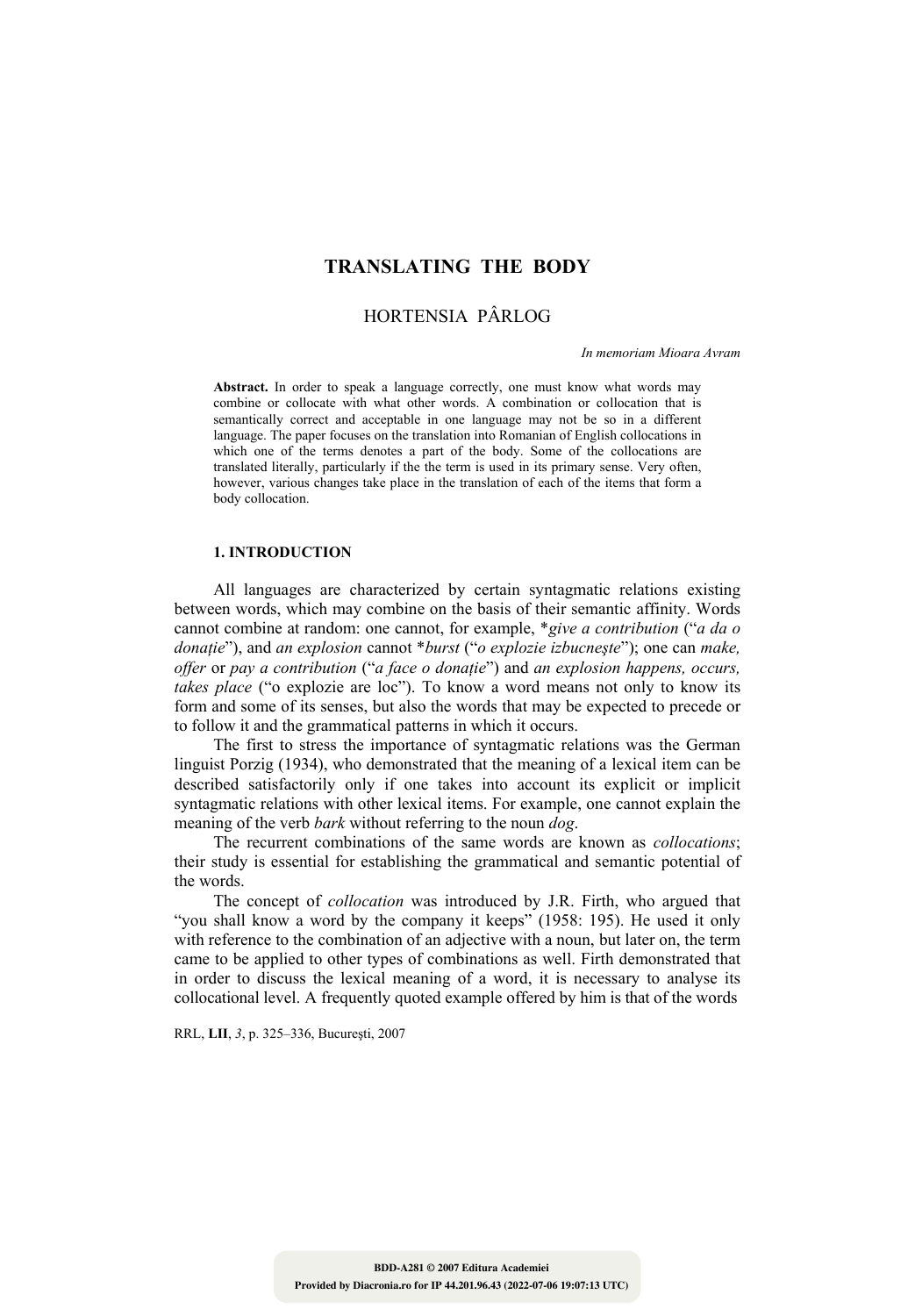*night* and *dark*: "one of the meanings of *night* is its collocability with *dark* and of *dark*, of course, its collocation with *night.* This kind of mutuality may be paralleled in most languages" (Firth 1958: 196).

Some words have a broad collocational range, while others have a more limited one. For example, *auburn* typically occurs with the noun *hair*, thus forming a "unique" or "specific" or "frozen" collocation. The adjective *ugly*, on the other hand, can combine with a great number of nouns (e.g., *building, child, drawing, face, insinuations*, *mood, rumours, scar, threats, wound,* etc.), forming so-called *free combinations* of words, also known as "irrelevant", "multiple" or "common" collocations (Bantaş 1986, Sârbu 1987, Hill and Lewis 1997). In free combinations of this type, the lexical items are not necessarily linked from a semantic point of view.

 There is also a distinction to be made between collocations proper and idiomatic phrases. In a collocation, each lexeme preserves its semantic independence, while in an idiomatic phrase, the combination has a new meaning, different from the meanings of its component elements. For example, *fresh, salted, dried herring* are collocations, because *fresh, salted, dried* and *herring* are semantically independent, while *red herring* is an idiomatic phrase, meaning "something intended to divert attention from the real problem or matter; a misleading clue" ("mijloc de diversiune, de abatere a atentiei").

 We use collocations (more or less) correctly in our own language, because they are part of our linguistic competence, even if sometimes we are not aware of their existence and importance. On the other hand, even if we had perfect knowledge of collocations in our native language, this would not facilitate the correct use of collocations in a foreign language. In teaching a foreign language, attention is usually paid to grammatical problems and core vocabulary. But in order to speak a foreign language correctly, we must know, besides words and grammatical structures, whether two words can be used together in a way that sounds natural to a native speaker, i.e. we must know whether the words *collocate* or not. Thus, while one can speak of *a slight/ minor error*, one can only speak of *a minor crime*, but not of a *\*slight crime*; one can speak of *great shame*, but not of *\*large shame* or *\*big shame.*

 Various works on this topic, especially dictionaries of English collocations, monolingual (e.g. Benson, Benson, Ilson 1986; Kozlowska 1991; Kjellmer 1994; Hill, Lewis 1997; Oxford Collocations 2002) or bilingual (e.g., Benson, Benson 1993, Pârlog, Teleagǎ 1999, 2000), are meant to facilitate the work of translators or the acquisition of English as a foreign language. Unfortunately, no monolingual dictionary of Romanian collocations has been compiled so far.

### **2. TRANSLATION PROBLEMS**

The translation of collocations from one language into another is not always easy; the difficulties that may occur are determined by semantic, grammatical or, sometimes, cultural differences between the two languages. The translation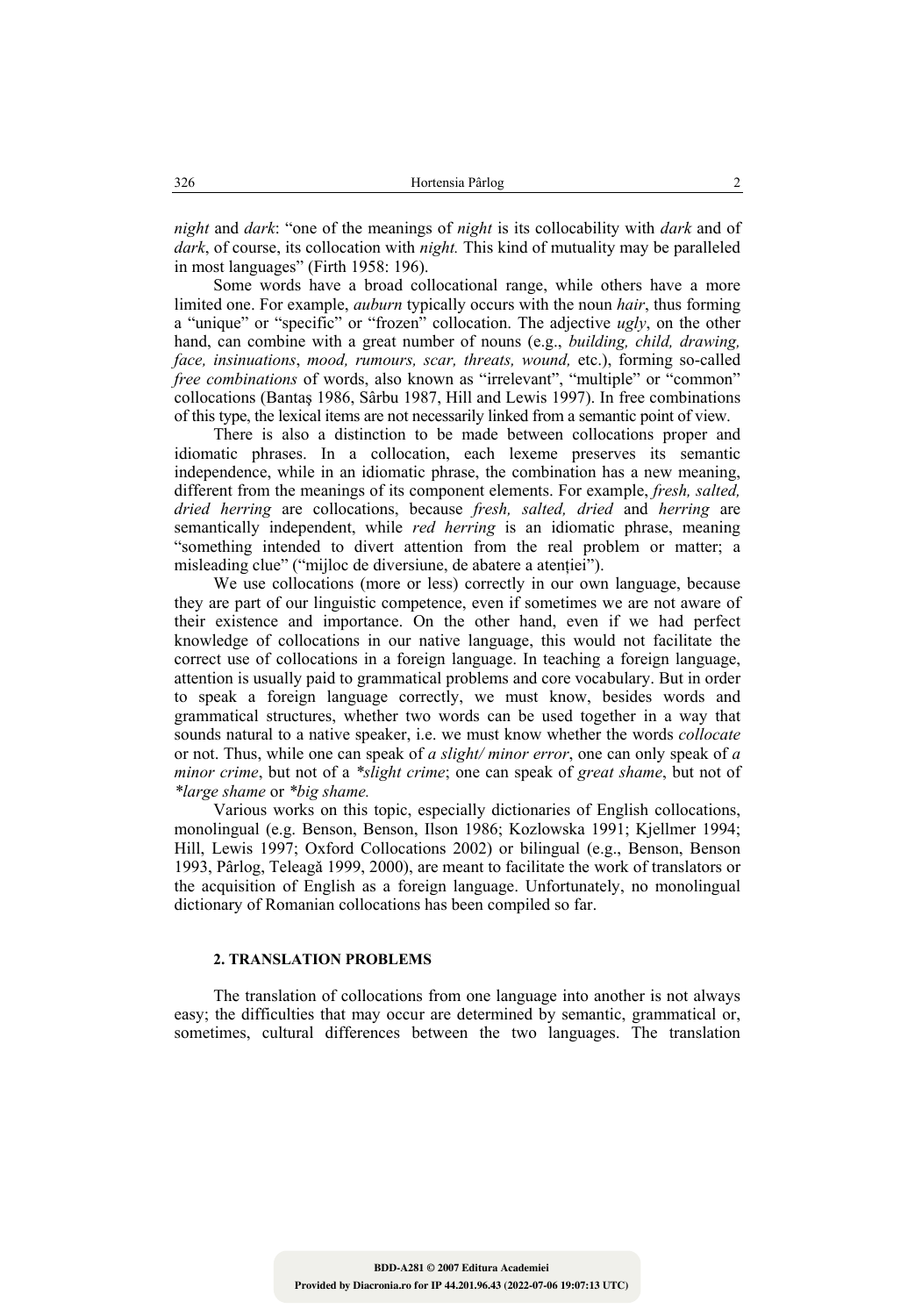problems vary from very simple ones, caused by the word order typical of each language, to more complicated ones, caused by lexical gaps in the target language or by the absence in the target language equivalent of some semantic feature present in one of the terms of the English collocation.

Of the many types of collocations that exist in English, attention will be paid in what follows to the problems raised by the translation into Romanian of the collocations in which one term is a word denoting a part of the body.

**2.1.** Some of these collocations are translated literally into Romanian; they roughly convey the same meaning in the two languages, and consist of equivalent lexical items, whose linear arrangement is identical. Examples of such collocations can be easily given: *eyes blink* / *ochii clipesc* (Noun + Verb); *to lose an eye* / *a pierde un ochi* (Verb + Noun); *a heart of gold* / *o inimă de aur* (Noun + preposition + Noun); *from head to foot* / *din cap până în picioare* (Phrase).

**2.2.** Very often, however, the body collocation structures are dissimilar in the two languages and their Romanian translations represent "departures from formal correspondence" or *shifts* (Catford 1965: 73-82). Several such "departures" will be discussed at word level, in connection with some of the terms that form English body collocations.

#### **2.2.1.** *Parts of the body*

**2.2.1.1.** The translation of the noun denoting a part of the body sometimes involves a change of morphological class, called *class shift* by Catford (1965: 78- 79); in their categorization of translation procedures, Vinay and Darbelnet (1958/1995: 30-41) call it *transposition*. The noun denoting a part of the body becomes a different part of speech in Romanian, most frequently an adjective: e.g.: *heart murmur / murmur cardiac*; *have a heart* / *fii milos* ["be compassionate"]; *head work = muncă intelectuală* ; *eye contact / contact vizual*; *eye witness / martor ocular*; *eye strings / fibre oculare*; *eye ball / glob ocular*; *bone tissue / ţesut osos*; *ear cornet* or *ear tube / cornet acustic*; *face ache / nevralgie facială*; *flesh wound / rană superficială, uşoară*; *flesh glove / mănuşă aspră (de baie)*, etc. (Comments on the word order in the two languages will be made under 2.2.3.1.).

**2.2.1.2.** A more complex modification occurs in the case of what the above quoted Vinay and Darbelnet (1958/1995: 30-41) call *modulation*, i.e. "a variation of the form of the message obtained by a change in the point of view". They state that such a change occurs when, "although a literal or even transposed translation results in a grammatically correct utterance, it is considered unsuitable, unidiomatic or awkward in the TL".Very often, particularly when the English part of the body occurring in a collocation has a figurative meaning, it is translated into Romanian by a different part of the body or by an abstract word.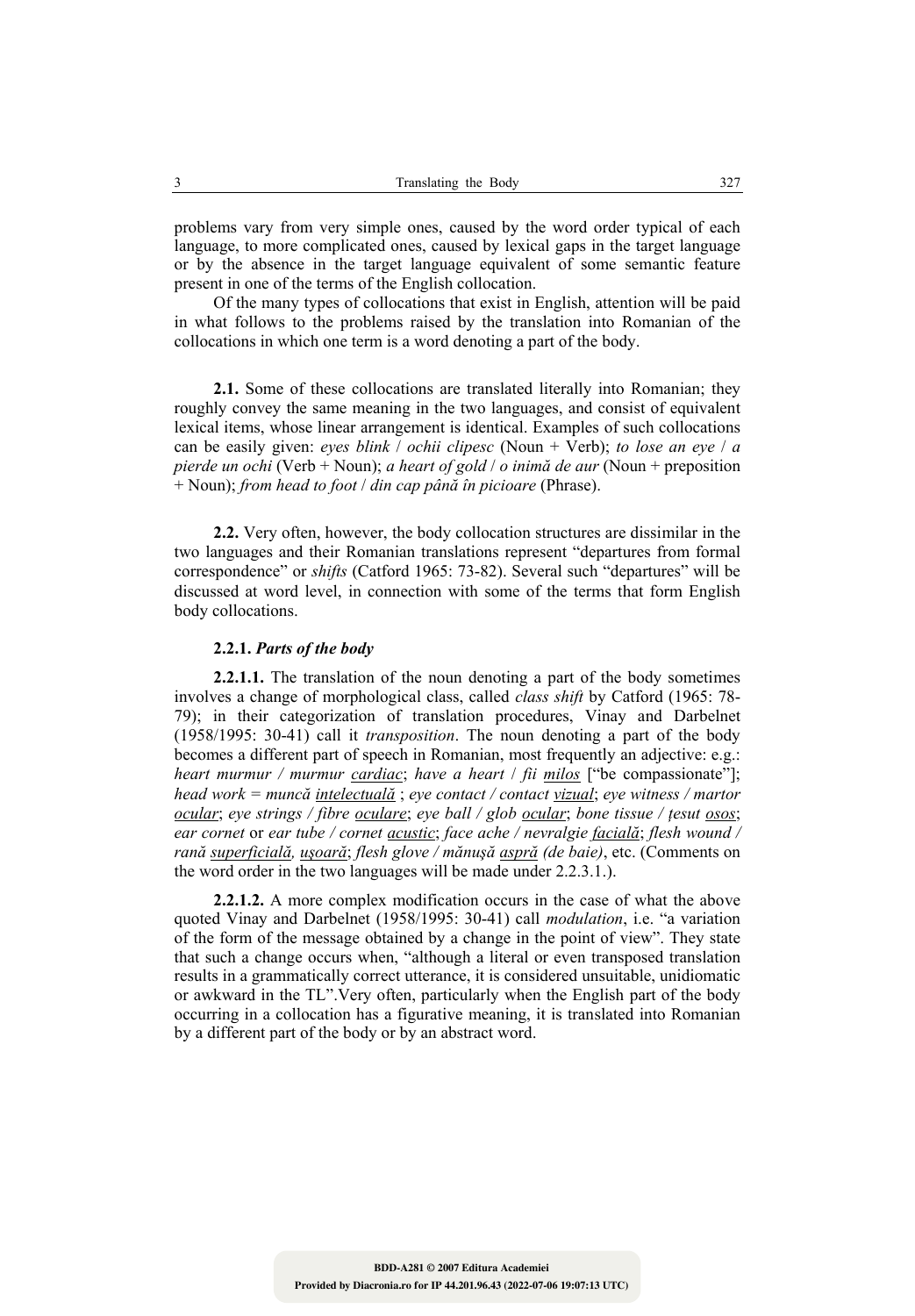Thus, the Romanian equivalent of *heart* may be the Romanian words for "eyes", "legs", "chest/breast", "stomach": e.g., sob, cry, weep one's heart out / a-i seca ochii de atâta plâns; my heart fails me / mi se taie picioarele (de frică); press to one's heart / a strânge la piept; heart burn / arsuri la stomac. In certain structures *head* is translated as *ureche* "ear", *frunte* "forehead", *gură* "mouth", *gât* "neck", *nas* "nose", *ochi* "eyes", *falcă* "jaw" (i.e. some part of the head is used for the whole) or as *mână* "hand", *palmă* "palm", *talpă* "sole of the foot", *piele* "skin", and even *sânge* "blood": e.g., off / out of one's head / într-o ureche; the head of a queue /(cei din) fruntea cozii; the head of a cave / gura unei pesteri; to crane one's head / a-si întinde gâtul; throw oneself at sb's head / a se arunca de gâtul cuiva, a-i face ochi dulci; two heads are better than one / patru ochi văd mai bine decât doi; to sit upon sb's head / a tăia cuiva nasul; have a long head / a avea nas bun; the head of an axe / talpa toporului; to risk one's head / a-şi pune pielea în saramură; to have (got) a swollen head, get the swollen head / a nu-si mai încăpea în piele, a se umfla în pene; to knock sb's head off / a trage cuiva o palmă, a muta fălcile cuiva; let sb have his/ her head, give sb his/ her head / a da mână liberă; to keep one's head / a-şi păstra sângele rece; cool, level head / sânge rece, etc. English structures with *eye* correspond to Romanian structures containing words like *ureche* "ear", *gură* "mouth", *cap* "head", *faţă* "face": the eye of the needle / urechea acului; the eye of a mine / gură de mină; up to the eyes / până peste cap; eyes right! / capul spre dreapta; eyes front! / capul înainte; in the eye of the law / în fața legii. Other examples are: belly dance / dansul buricului; troubled breast / inimă tulburată, chinuită; the womb of the earth / măruntaiele pământului; the jaws of death / ghearele morții; to hold one's jaw / a-și ține gura; to lie on one's stomach / a sta pe burtă; fed to the teeth / sătul până peste cap, până-n gât; glib tongue / bun de gură; a shoulder of lamb / picior de miel; to have sb. on the hip / a avea pe cineva la mână; to rap sb. over the knuckles / a lovi peste degete, etc.

Examples of Romanian abstract words used as equivalents of only three English parts of the body (*heart*, *head* and *eye*) are *suflet, conştiinţă, curaj, îndrăzneală, gând, milă, înclinaţie, gust, interes, atitudine, mijloc, centru, miez, esenţă,* etc. for *heart*; *minte, inteligenţă, gând, judecată, înţelegere, iniţiativă, viaţă, presiune, titlu, nucleu, punct culminant, şef,* etc. for *head*; *vedere*, *privire*, *atenţie*, *observaţie*, *părere*, *perspicacitate*, *centru*, *mijloc*, etc. for *eye*. Sometimes, however, modulation parallels the literal translation. Here are some collocations with these words: to bare, open, pour out, uncover, unlock one's *heart* / a-şi deschide *inima, sufletul*; to search one's *heart* / a-si cerceta *inima, constiinta*; have *a heart* / fie-ţi *milă*; to have *heart* / a avea *curaj*; *the heart* of the matter / *miezul* problemei; a change of *heart* / o schimbare de *atitudine*; clear *head* / *minte*, cap limpede; above, over one's *head* / depăşind *înţelegerea* cuiva; to keep a cool *head* / a-şi păstra *calmul, cumpătul*; *the head* of a river / *izvoarele* râului; *head* loss / pierdere de *presiune*; *head* word / cuvânt *titlu*; *head* of state / *şef* de stat; to risk one's *head* / a-şi risca *viaţa*, capul; sharp *eyes* / *privire* pătrunzătoare; good *eyes* /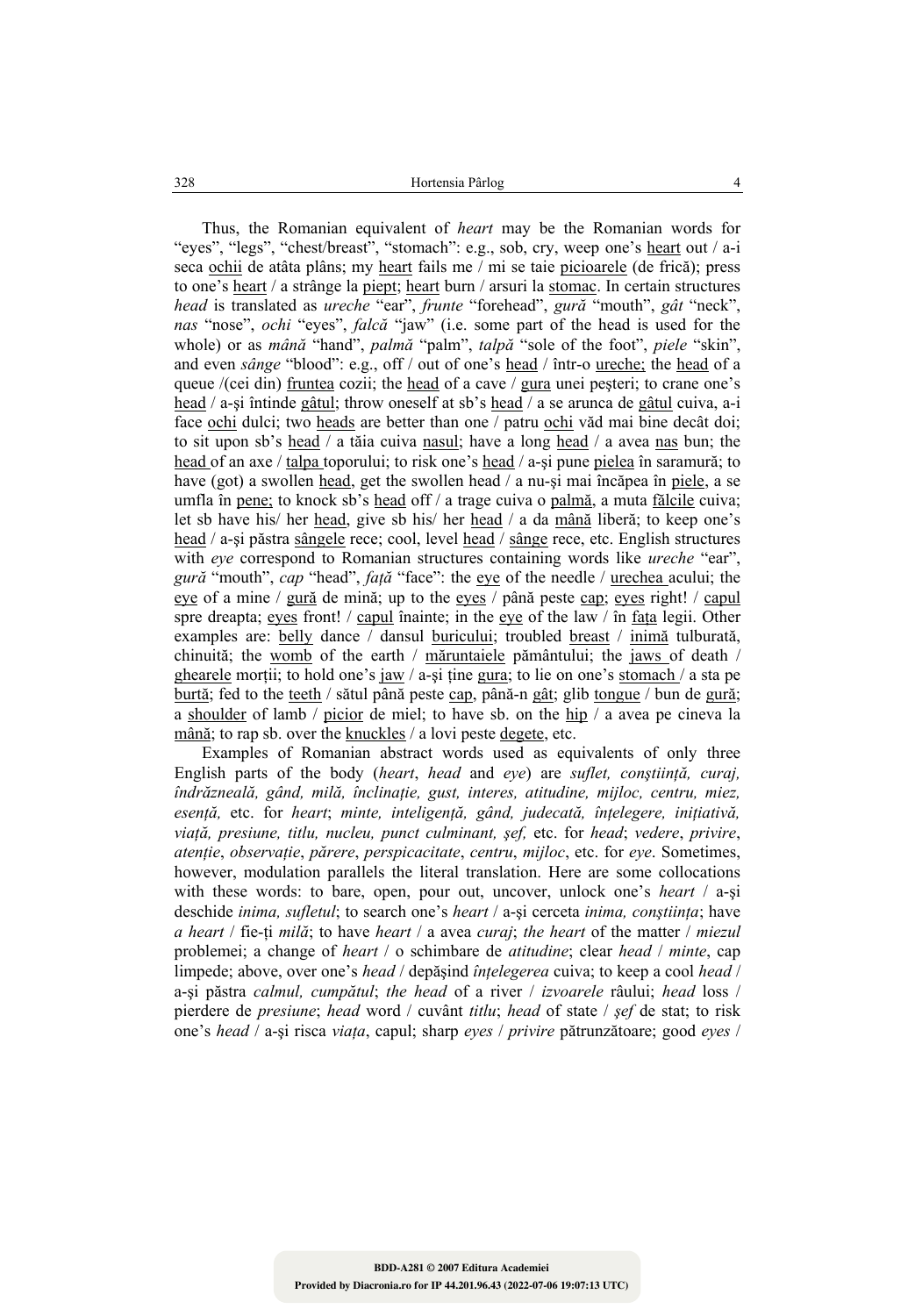*vedere* bună, ochi buni; in the public *eye* / în *atenţia* publică; camera *eye* / *memorie* vizuală; in, to sb.'s/one's *eye(s)* / după *părerea* cuiva; bull's *eye* / *centrul* ţintei, etc.

**2.2.1.3.** Sometimes Romanian adverbials replace the source language body parts altogether: e.g., *set one's heart on sth* / *a-şi dori ceva foarte mult* ["want sth. very much"]; *work one's head off / a munci pe rupte* ["work very hard"]; *sit upon sb.'s head / a pune pe cineva la locul lui* ["put sb. in his/her place"]; *eat one's head off / a mânca cât şapte* ["eat enormously"]; *snap sb.'s head off / a vorbi cuiva brutal, grosolan, a i-o reteza scurt* ["speak rudely, abruptly"].

#### **2.2.2.** *Determiners*

**2.2.2.1.** The articles

English and Romanian have, in broad lines, a formally corresponding systems of articles: in both languages one may distinguish zero, definite and indefinite articles: e.g., *to make\_ eyes at / a face\_ ochi dulci, to have\_ heart / a avea\_curaj, a change of\_heart / schimbare de\_atitudine* (zero article), *the heart of the city / inima oraşului, (in) the eyes of the world / (în) ochii lumii* (definite article), *cast an eye (over) / a arunca un ochi, o privire (peste), have an eye in one's head / a avea un ochi ager* (indefinite article).

While in both languages, the indefinite article precedes the noun it determines, the English definite article, which has an invariable form, always precedes the noun it determines and the Romanian definite article is, in most cases, enclitic, has no formal independence, being attached to the word that it determines, and is variable (depending on number and gender). For example, *not to have the heart (to) / a nu avea inima (să)* (*inimă* is a feminine noun); *the head of the table / capul mesei* (*cap* is a neutre noun); *(in) the eyes of the world / (în) ochii lumii* (*ochi* is a masculine noun), etc.

There are many collocations where the equivalent of an article in the source language is not the corresponding word in the target language system.

The English definite article may correspond to the zero article in Romanian: e.g., *disease, condition of the heart / boală de \_ inimă*; *to beat out of the head / a scoate din\_ cap, minte*; *to leap to the eye / a sări în\_ochi, sparkle in the eye / strălucire în\_ochi.* On the other hand, the English zero article may correspond to a Romanian definite article: e.g.*, to lose\_heart / a pierde curajul; to put, plant, set\_ foot (in, on) / a pune piciorul (în, pe); to shake\_hands / a da mâna*, while the English indefinite article turns sometimes either into a Romanian definite article or into the zero article: e.g*., have a (good) head on one's shoulders / a fi cu capul pe umeri; have a head / a-l durea capul; turn a blind eye (to sth.) / a închide ochii (la ceva); have a head (for) / a avea\_ cap (pentru); have a heart / ai\_ milă.* These are examples of what Catford calls "intra-system shifts", where "the shift occurs internally, within a system" (1965: 80). They are cases "where SL and TL possess systems which approximately correspond formally as to their constitution, but when translation involves selection of a non-corresponding term in the TL system." (Catford 1965: 80).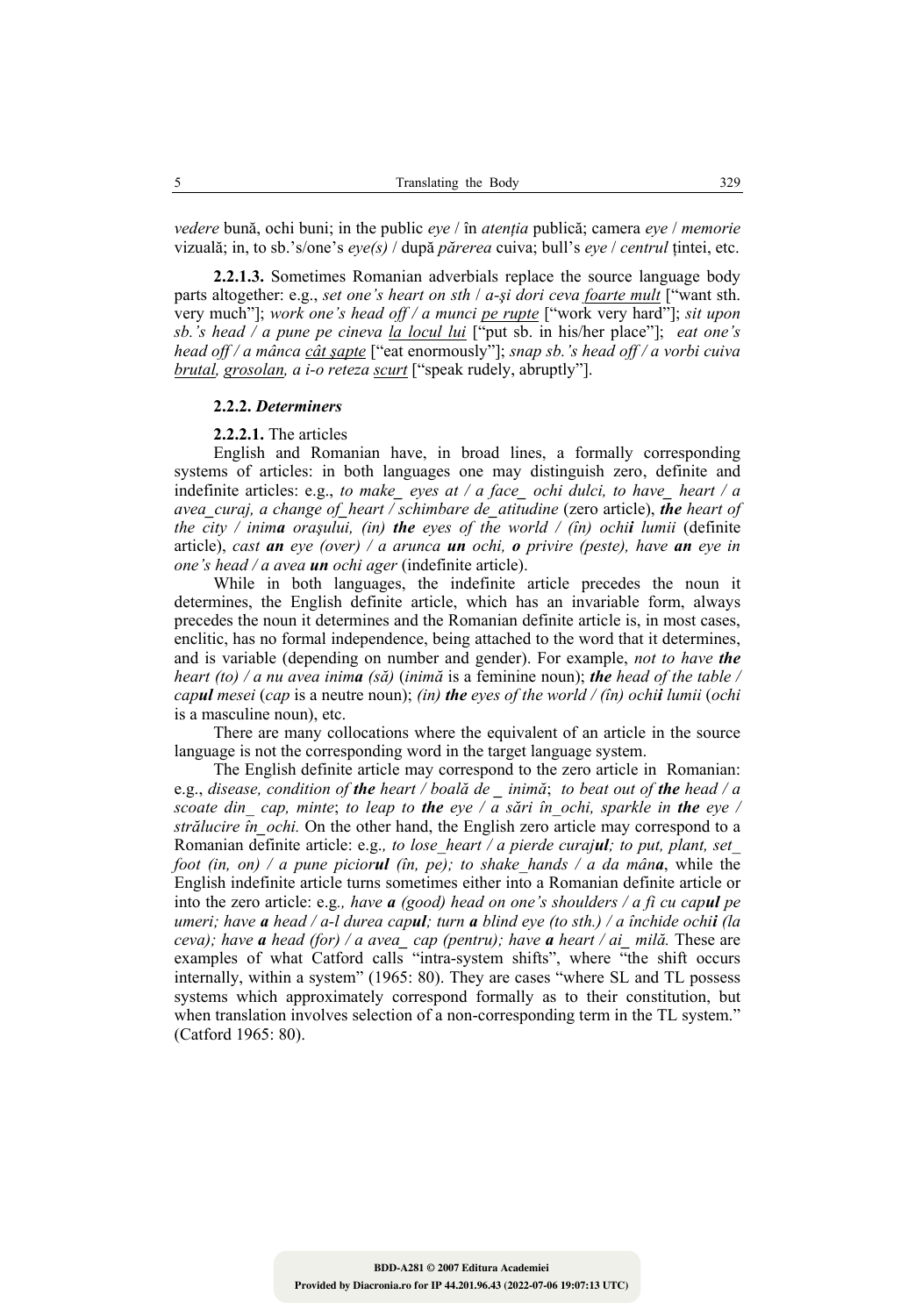## **2.2.2.2.** Possessive adjectives

Very often nouns denoting parts of the body are determined by possessive adjectives in English. When the collocation is translated into Romanian, these adjectives undergo a class shift and become definite articles: e.g., *His heart stops / Inima se opreşte*; *He turns his head/ Întoarce capul*; *She opened her eyes / A deschis ochii*. The possessive meaning of the Romanian article is often reinforced by the possessive value of the unstressed forms of the possessive dative of the personal pronoun, which nowadays accompanies verbs mostly (cf. Avram 2001: 162) or of reflexive pronouns (e.g., *His heart stopped / I s-a oprit inima*; *My heart is beating fast / Îmi bate inima repede*; *My eyes close / Mi se închid ochii*; *You bared your head / V-aţi descoperiţi capul*; e.g., *She poured out her heart / Şi-a deschis inima*; *He raises his head / Îşi ridică capul*; *She is rubbing her eyes / Îşi freacă ochii*).

#### **2.2.3.** *Pre-modifiers*

Pre-modifiers occurring in the English body collocations undergo a variety of changes when translated into Romanian.

**2.2.3.1.** With few exceptions, the usual, neutral position of the modifier in the Romanian noun phrase is after the head noun, just as the neutral position of the English modifier is before the head noun: e.g., *an interesting idea / o idee interesantă*. Pre-position is possible as a means of emphasis or in poetical style: *interesantă idee.* In Romanian it is only the modifier expressed by certain numerals or by certain pronominal adjectives that obligatorily occurs before the noun it modifies: e.g., *trei idei* ["three ideas"], *aceeaşi idee* ["the same idea"], *ce idee* ["what idea"], *care idee* ["which idea"], *vreo idee* ["some idea"].

One type of frequent shift is therefore the change of the word order, i.e. *a structure shift* occurring at the level of the noun phrase, where the English *modifier + head noun* becomes a *head noun + modifier* in the Romanian translation, irrespective of the class of words to which the English modifier belongs. Here are some examples:

 – Adjectives: *artificial heart / inimă artificială, healthy heart / inimă bună, sănătoasă*; *good head / cap bun, clear head / cap limpede*; *large eyes / ochi mari, oriental eyes / ochi orientali*;

 – Participles: *broken heart / inimă zdrobită, frântă*; *crowned head / cap încoronat*; *bent, bowed head / cap (a)plecat*; *sunken eyes / ochi afundaţi, înfundaţi*; *trained eye / ochi format*;

– Nouns: *head word / cuvânt titlu; the mind's eye / ochiul minţii*.

The change of word order is frequently accompanied by various other types of changes.

**2.2.3.2.** Thus, besides changing its position, the word functioning as premodifier in English may also undergo a change of morphological class, so the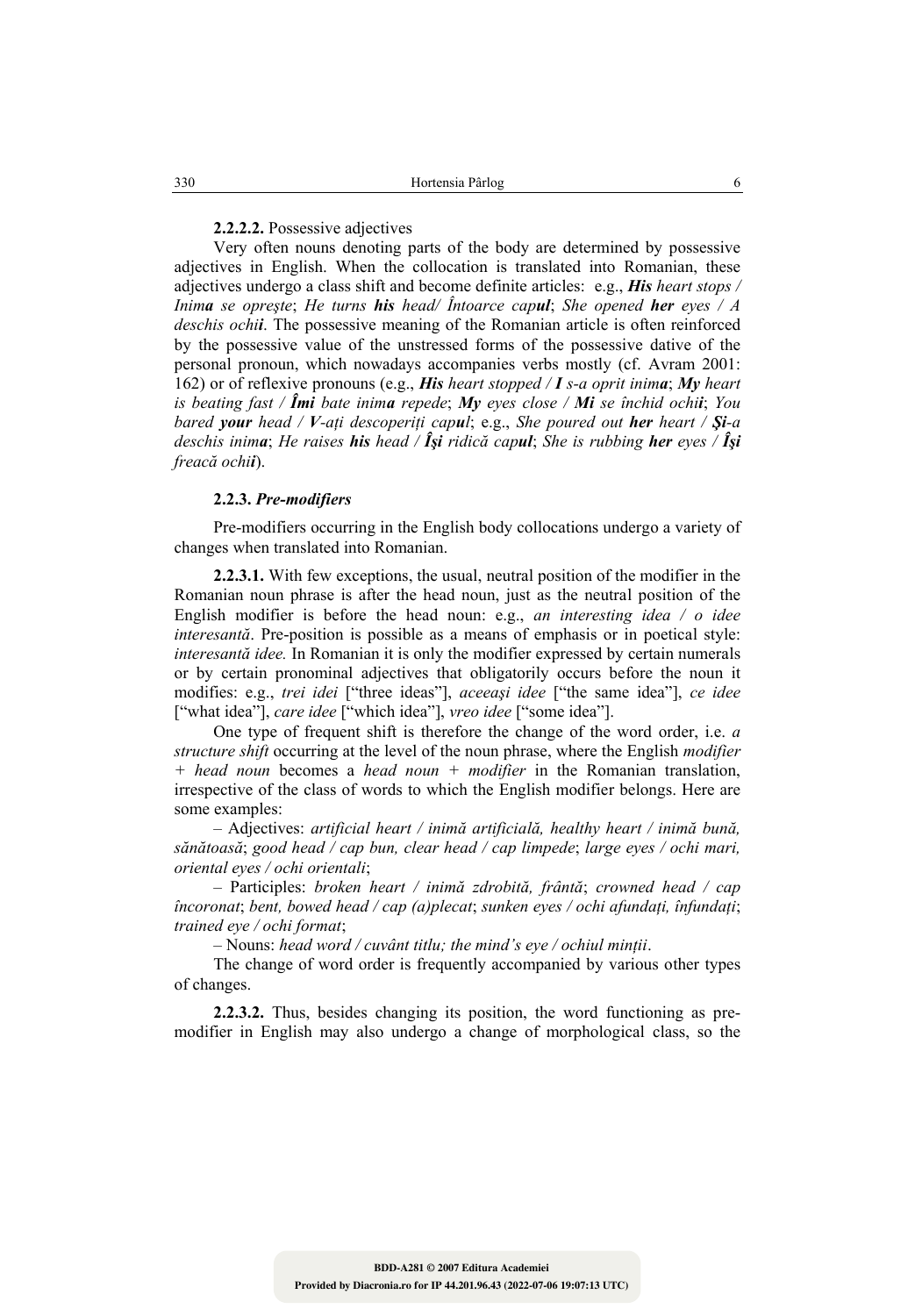translated collocation contains not only a structure shift, but also a class shift. For example:

 – the premodifying adjective may become a prepositional noun phrase: e.g., *human heart / inimă de om; human head / cap de om; departmental head / şef de secţie, de catedră; nominal head / şef de formă, cu numele; gappy teeth / dinţi cu strungăreaţă; wise tooth / măsea de minte; manly shoulders / umeri, spate de bărbat;* 

 – a pre-modifying noun may become an adjective e.g., *block, cabbage head / cap prost, sec*; *bedroom eyes / ochi seducători; mustard eyes / ochi galbeni, gălbui*; *saucer eyes / ochi mari şi rotunzi; body clock* / *ceas biologic*; *body guard / gardă personală*; *body search / percheziţie corporală; stomach muscles / muşchi abdominali*; *stomach pump / pompă stomacală*;

 – the adjectival nature of the English participles makes it easily possible for them to have Romanian adjectives as equivalents: e.g., *greying head / cap cărunt*; *loving heart / inimă iubitoare*; *piercing, penetrating eyes / ochi pătrunzători*; *shining, sparkling eyes / ochi strălucitori*;

 – the participle may even be translated as a (prepositional) noun phrase: e.g., *bulging eyes / ochi de broască*; *a sinking heart / o strângere de inimă.*

**2.2.3.3.** The English pre-modifier expressed by a noun in the common case is frequently translated as a post-modifying prepositional noun phrase; the noun governed by the preposition is in the accusative case. We deal therefore with a change of word order and of modifier structure. The most frequent preposition is *de*, but other prepositions are also possible. Here are some examples: *heart* beat / bătaie *de inimă*; *heart* attack / criză *de inimă*; *head* hunting / vânătoare *de capete*; *head* loss / pierdere *de presiune*; *eye* operation / operaţie *de ochi*; *glass* eye / ochi *de sticlă*; *wisdom* tooth / măsea *de minte*; *heart* surgery / operaţie *pe inimă*; *heart*  burn / arsuri *la stomac*; *head* injury / rană *la cap*; *head* sea / valuri *din prova*; *eye*  signal / semn *cu ochiul*.

**2.2.3.4.** The pre-modifying English noun, used in the common case, may correspond to a Romanian post-modifying noun in the genitive case: e.g., *heart*  beat / bătaie *a inimii*; *family* head / capul *familiei, cap al familiei*; *head* cold / răceală *a capului*; *eye* injury / leziune *a ochiului*; *eye* infection / infecţie *a ochiului*. The nouns in the genitive case take the definite article, and are sometimes preceded by the possessive article as well (*a* for feminine singular nouns, *al* for masculine and neutre singular nouns).

**2.2.3.5.** The pre-modifier may undergo a *function shift*, turning into a Romanian head noun (while the English head noun – naming a part of the body – becomes the Romanian post-modifier): e.g., *a sinking heart / o strângere de inimă*; *camera eye / memorie vizuală*.

**2.2.3.6.** Sometimes, especially when one of the terms of the English structure does not have a single lexeme as an equivalent in Romanian (i.e., when the target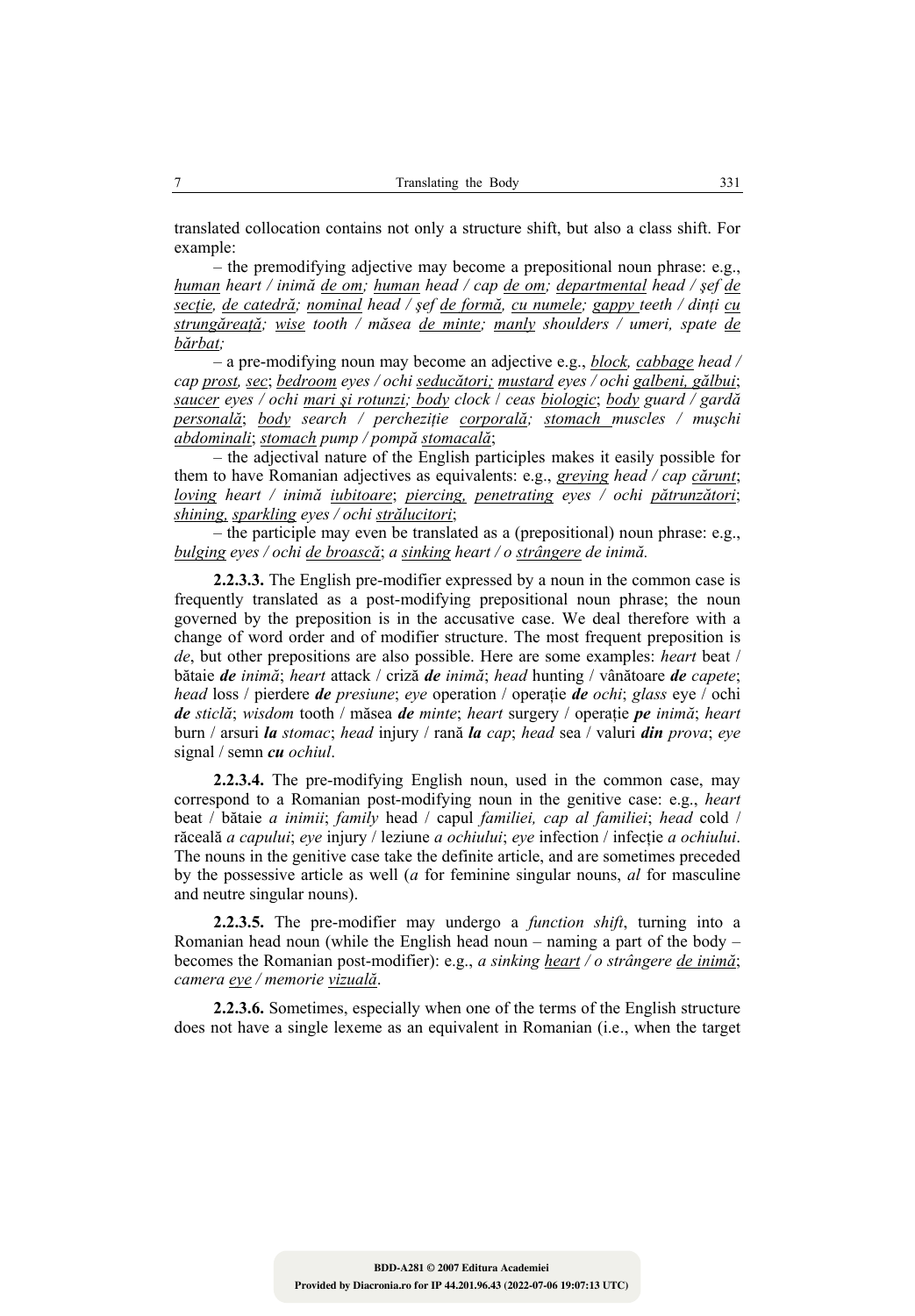language has *a lexical gap*), a pre-modifying participle is translated as a relative clause: *opening eyes / ochi care se deschid*, *unblinking eyes / ochi care nu clipesc*, *greying head / cap care încărunţeşte* (but also *cap cărunt*).

### **2.2.4.** *Post-modifiers*

If the English collocation contains a post-modifier expressed by a noun in the analytical genitive (i.e. an *of-phrase*), it is very frequently translated as a noun in the genitive case, which, in Romanian, requires no preposition: e.g., the secrets *of the heart* / secretele *inimii,* abundance *of heart /* prisosul *inimii,* the bottom *of one's heart /* adâncul *inimii cuiva,* the heart *of the forest /* inima *codrului*; a nod *of the head* / înclinare *a capului,* head *of state* / şeful *statului*; the white *of the eye* / albul *ochiului,* the eyes *of the world /* ochii *lumii.*

The case of the noun may however change in the translation: it is possible that the English genitive turns into a Romanian accusative, governed by the preposition *de*: e.g., head *of a family* / cap *de familie*; head *of a hammer* / cap *de ciocan*; head *of a page* / cap *de pagină*; eye *of a potatoe* / mugur *de cartof*, face *of the clock* / cadran *de ceas*; strand *of hair* / şuviţă *de păr*, etc.

#### **2.2.5.** *Verbs*

The English verbs that occur in body collocations may have semantic features not present in the Romanian equivalent verbs, e.g., they may suggest the manner, the duration, the place, the instrument or the cause of the actions suffered by the various parts of the body. Such features must be made explicit in Romanian with the help of adverbial modifiers; e.g.:

 – cause or reason of the action: *one's heart vibrates* / *inima tremură de emotie, de fericire* ["one's heart trembles with emotion, with happiness"]; *one's heart sinks* / *inima se strânge de tristeţe* ["one's heart shrinks because of sadness"]; *sob, cry, weep one's heart out / a-i seca ochii de atâta plâns* ["one's eyes get dry from so much crying"]; *eyes glitter / ochii scapără, lucesc de supărare, de mânie* [eyes shine with anger"]; *eyes glow / ochii strălucesc de emoţie* ["eyes shine with strong emotion];

 – manner of the action: *one's heart throbs, thumps, is thudding, pounds, palpitates / inima bate tare, cu putere* ["one's heart beats strongly"]*, palpită, zvâcneşte*; *one's heart gallops / inima bate cu repeziciune/ repede* ["one's heart beats rapidly"]; *one's heart quickens / inima începe să bată repede*; ["one's heart begins to beat faster/quicker"]; to toss one's head / *a-şi mişca în sus capul în semn de dispreţ, nepăsare* ["move one's head upwards as a sign of contempt, carelessness"] ; *to duck one's head /a apleca repede capul* ["lower one's head quickly"]; *to cock one's head / a ţine capul sus* ["hold one's head high"]; *to nod one's head / a da din cap afirmativ* ["to move one's head downwards and upwards to suggest agreement"]; *eyes glare / ochii privesc cu mânie, lucesc mânioşi,*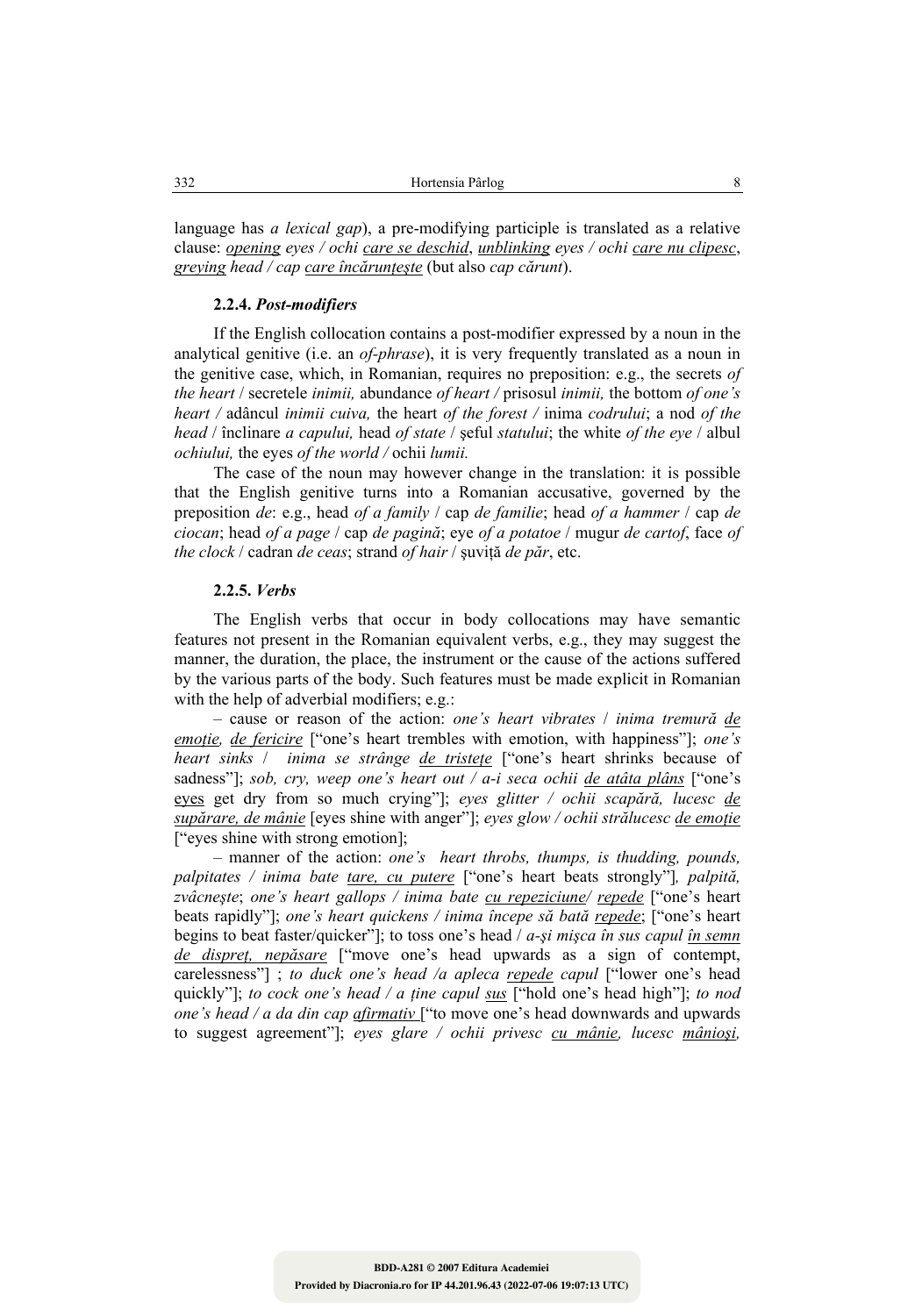*scapără plini de mânie* ["eyes give an angry look"]; *eyes twinkle / ochii scânteiază, licăresc amuzaţi* ["eyes shine in an amused way"];

 – duration of the action: *one's heart skips, misses a beat/ inima se opreşte o secundă/o clipă* ["one's heart stops for a second/ moment"];

 – instrument of the action: *to hold, clutch one's head / a se ţine, a se lua, a se apuca cu mâinile de cap* ["hold one's head with one's hands"];

 – place of the action: *show one's head / a scoate capul în lume* ["show one's face in public"];

 – duration + manner of the action: *eyes dart / ochii se îndreaptă o clipă*, *brusc*, *pe neaşteptate,* ["eyes look briefly and suddenly"].

Dimitriu (2002: 35) points out that Vinay and Darbelnet (1958) were the first to mention this technique of *explicitation*, later on referred to as *addition* by Nida (1964), by means of which one explains in the target language translation what is implicit in the source language text.

#### **2.2.6.** *The whole collocation*

**2.2.6.1.** It very often happens that the English collocation is translated into Romanian by one word only.

This may be **a verb** (often a reflexive one), e.g.: *touch sb's heart / a impresiona, a mişca (pe cineva)* ["impress", "move sb."]; *give heart to sb. / a încuraja, a sprijini* ["encourage", "support"]; *lose heart / a se descuraja* ["become discouraged"]; *cross one's heart / a se jura* ["swear"]; *one's heart sinks / a se dezumfla, a se potoli* ["feel, be flat, deflated"]; *make head / a progresa, a înainta* ["(make) progress", "advance"]; *gather head / a creşte, a se umfla, a (se) coace* ["grow", "swell"]; *make head or tail of sth. / a pricepe, a înţelege* ["understand"]; *bite sb.'s head off / a se repezi la* ["attack verbally"]; *keep an eye on / a observa, a urmări* ["watch"]; *give sb. the eye / a flirta* ["flirt"]; *dust sb.'s eyes / a deruta, a înşela, a îmbrobodi* ["mislead", "cheat"]; *draw, pull the wool over sb.'s eyes / a orbi, a îmbrobodi (pe cineva)* ["hoodwink", "twist sb. round one's little finger"].

The English collocations made up of nouns (*noun + noun* or *noun + of + noun*) often have a Romanian **noun** as equivalent: e.g., *heart specialist / cardiolog* ["cardiologist"]; *heart burning / gelozie, invidie* ["jealousy", "envy"]; *heart break / mâhnire, supărare* ["grief", "sorrow"]; *head count / recensământ* ["census"]; *head band / cordeluţă*; *head dress / coafură, frizură* ["hairdo"]; *head scarf / batic, fular*; *head of hair / chică* ["long, thick hair"]; *head of a flower / inflorescenţă, capitul* ["capitulum"]; *eye doctor / oftalmolog* ["ophthalmologist"]; *eye socket / orbită*; *eye wink / ocheadă* ["(sidelong) glance"]; *eye sore / urcior* ["sty"]; *the eye of a door / vizor, ferestruică* ["peep hole, peep window"]. A whole phrase may be translated as one noun: *all my eye (and Betty Martin) / prostii, fleacuri* ["nonsense"]. The noun may be a substantivized adjective: e.g., *dear, sweet heart / scumpule, scumpo, dragule, draga mea*.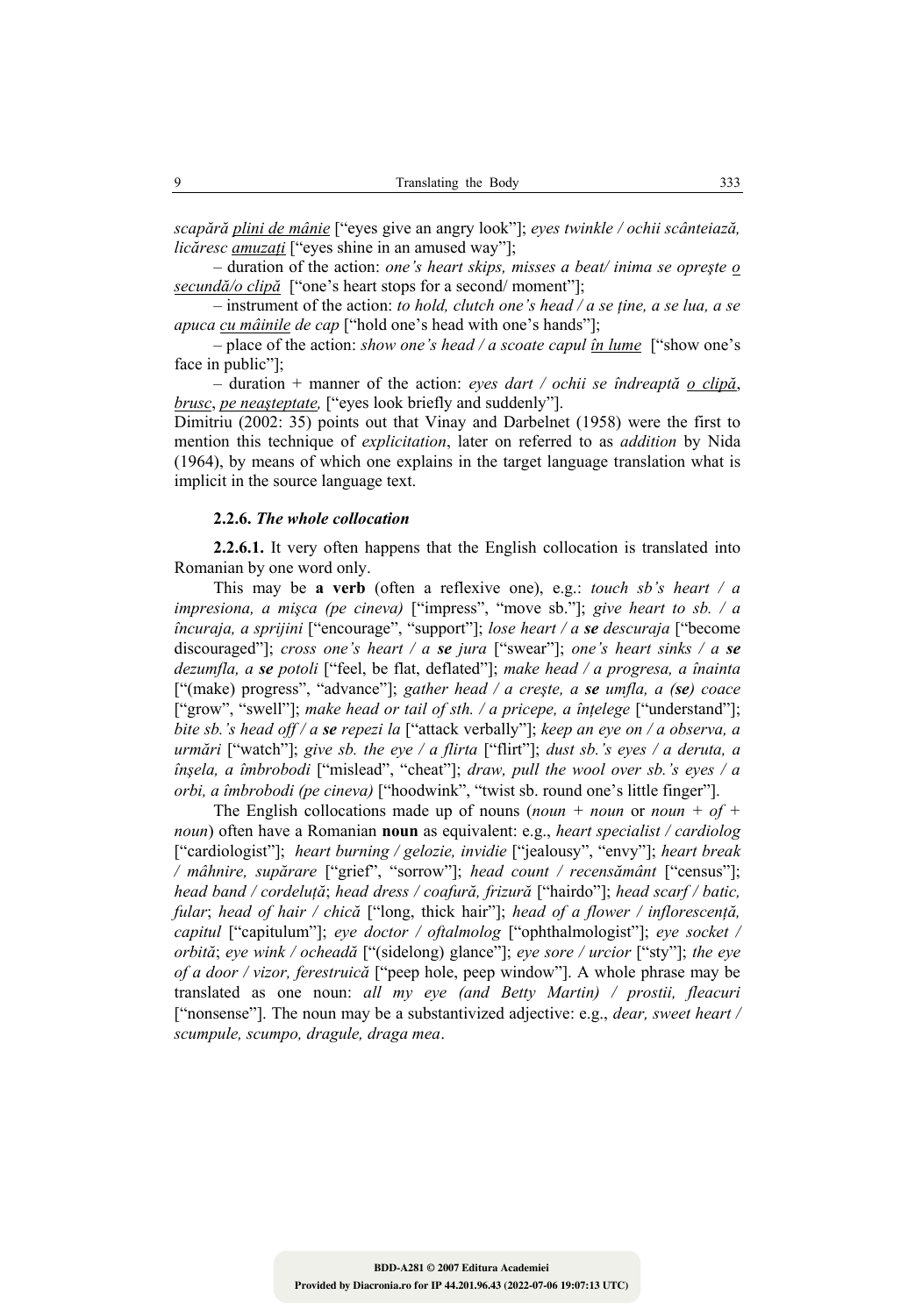Although seemingly less frequently, a Romanian **adjective** or an **adverb** may also stand for a whole English collocation: *heavy heart / trist, deprimat* ["sad, depressed "]; *out of one's head / furios, turbat, înnebunit* ["furious", "crazed"]; *off one's head / sonat, sărit, scrântit* ["crazy"]; *with an eye to (sth) / atent* ["attentive"]; *without batting an eye / impasibil* ["imperturbable", "calm"]; *in a pig's eye / niciodată* ["never"].

**2.2.6.2.** Sometimes the Romanian equivalent is simply an explanation, a paraphrase of the English structure: e.g., *a union of hearts / căsătorie bazată pe afecţiune, pe dragoste* ["marriage based on affection, on love"]; *the head of a hall / partea de lângă intrare, într-un hol* ["the part of a hall near the entrance"]; *head room / spaţiul dintre cap şi tavan, în special într-o maşină* ["the space between the head and the top inner surface (especially of a car)"]; *a single eye / efort constant, către un singur ţel* ["constant effort towards a single goal"]; *please one's eyes and plague one's heart / a se căsători din interes, împotriva sentimentelor* ["marry for some advantage, not for love"].

#### **3. FINAL REMARKS**

The present study must be regarded as a (rather didactic) exercise in translation.

I am aware that by concentrating on various departures from formal correspondence in the translation of the items making up English body collocations, I take them out of their larger context, which may often influence their meaning and may reveal whether they have a literal or a figurative meaning or both a literal and a figurative meaning or an idiomatic meaning or several figurative meanings.

For example, the meaning of the source language collocation may be a figurative one: e.g. *(s/he is) sick at heart* (Adjective + preposition + Noun, "he feels great disappointment, fear or grief, i.e. he is unhappy") does not mean \**(el/ea este) bolnav(ă) de inimă* (Adjective + preposition + Noun, "s/he has heart trouble"), but *îşi simte inima grea; are o povară pe suflet*, and this meaning becomes clear in "His decision to go away without her left her sick at heart".

The collocation *My heart fails me* may refer to the organ that no longer perfoms its function: "nu-mi mai bate inima", "îmi stă inima" (literal meaning) or it may suggest lack of courage: "curajul mă părăseşte"; similarly, *My heart aches*  may have a literal meaning, "mă doare inima", and a metaphorical one, suggesting sadness: "mă doare sufletul", "mi se rupe inima (de durere)". *Over one's head* has a literal meaning in *The criminal fired over their heads / Criminalul a tras* peste *capetele lor,* and a figurative meaning in *The discussion was way over my head / Discuţia era de neînţeles pentru mine, mă depăşea* ["difficult to understand"]; *cabbage head* can be *căpăţână de varză* or *cap prost, sec*. *To hit sb. in the eye* may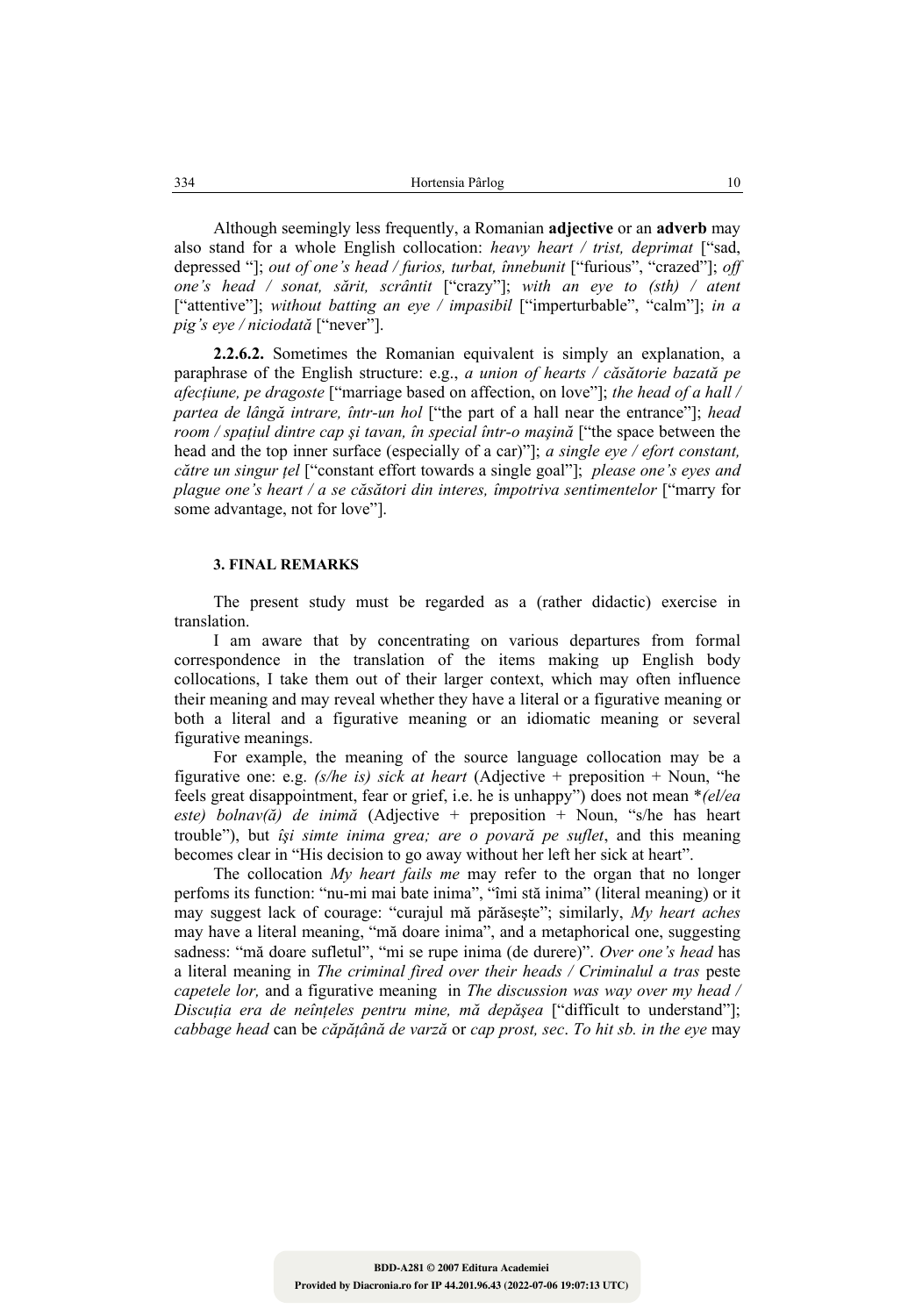refer to an instance of harm to somebody's eye in *The tennis ball hit me in the eye / Mingea de tenis m-a lovit în ochi*, or it may indicate that something is very obvious, noticeable in *The graffiti hit me in the eye / Atenţia mi-a fost atrasă de graffiti; Graffiti mi-a sărit în ochi*. *To open one's eyes wide / a deschide ochii mari* may refer to a movement of the organ of sight, but in the sentence *I hope her words have opened your eyes* / *Sper că spusele ei ţi-au deschis ochii/ te-au făcut să înţelegi*, the meaning is a figurative one ["make sb. understand, realize the truth about sth"].

A collocation like *to go to one's head* may have two figurative meanings: "to get dizzy, slightly drunk", as in *The plum brandy went straight to my head / Mi s-a urcat ţuica la cap*, and "to make one conceited or too confident", in *The success of her speech went to her head / Succesul cuvântării i s-a suit la cap. The eye of the storm* may denote "a relatively calm spot in the centre of a hurricane" and "the middle of a difficult situation", etc.

The meaning of a collocation is dictated sometimes by the way in which the word collocates not only lexically, but also grammatically. An example is offered by the co-occurrence of the verbs *have* and *lose* and the noun *heart*: in *have heart,* the noun is determined by the zero article, and its metaphorical meaning is "courage"; in *have a heart*, the determiner is the indefinite article, and the metaphorical meaning changes to "pity", "sympathy"; *have a heart for [sth.]*, where *heart* takes an indefinite article and is followed by a preposition, suggests "inclination", "liking"; *not have the heart to (do sth)*, where *heart* is determined by the definite article and followed by the long infinitive, suggests "kindness", "lack of cruelty". *Lose heart* (zero article) means "feel disappointed and stop believing that you can succeed", while *lose one's heart (to sb.)* (possessive determiner preceding the noun and a possible prepositional noun phrase following it) means "start to love someone", "fall in love".

At the same time, I am also aware that this analysis is far from being complete and that one might come across many more ways of translating body collocations and other types of shifts as well. The important thing to bear in mind is that, even if equivalence is not perfect, it is always possible to translate the meaning of a source language body collocation into another language, and that a good translation involves a good knowledge of both source and target languages, down to their minutest details.

#### **REFERENCES**

Avram, M., 2001, *Gramatica pentru toţi*, Bucureşti, Humanitas.

Bantaş, A., 1986, "Noţiunea de colocabilitate şi aplicaţiile ei lexicografice", *Studii şi cercetări lingvistice,* XXXVII, 3, 215–220.

Benson, M., E. Benson, 1993, *The Russian – English Dictionary of Verbal Collocations*, Amsterdam, John Benjamins Publishing Company.